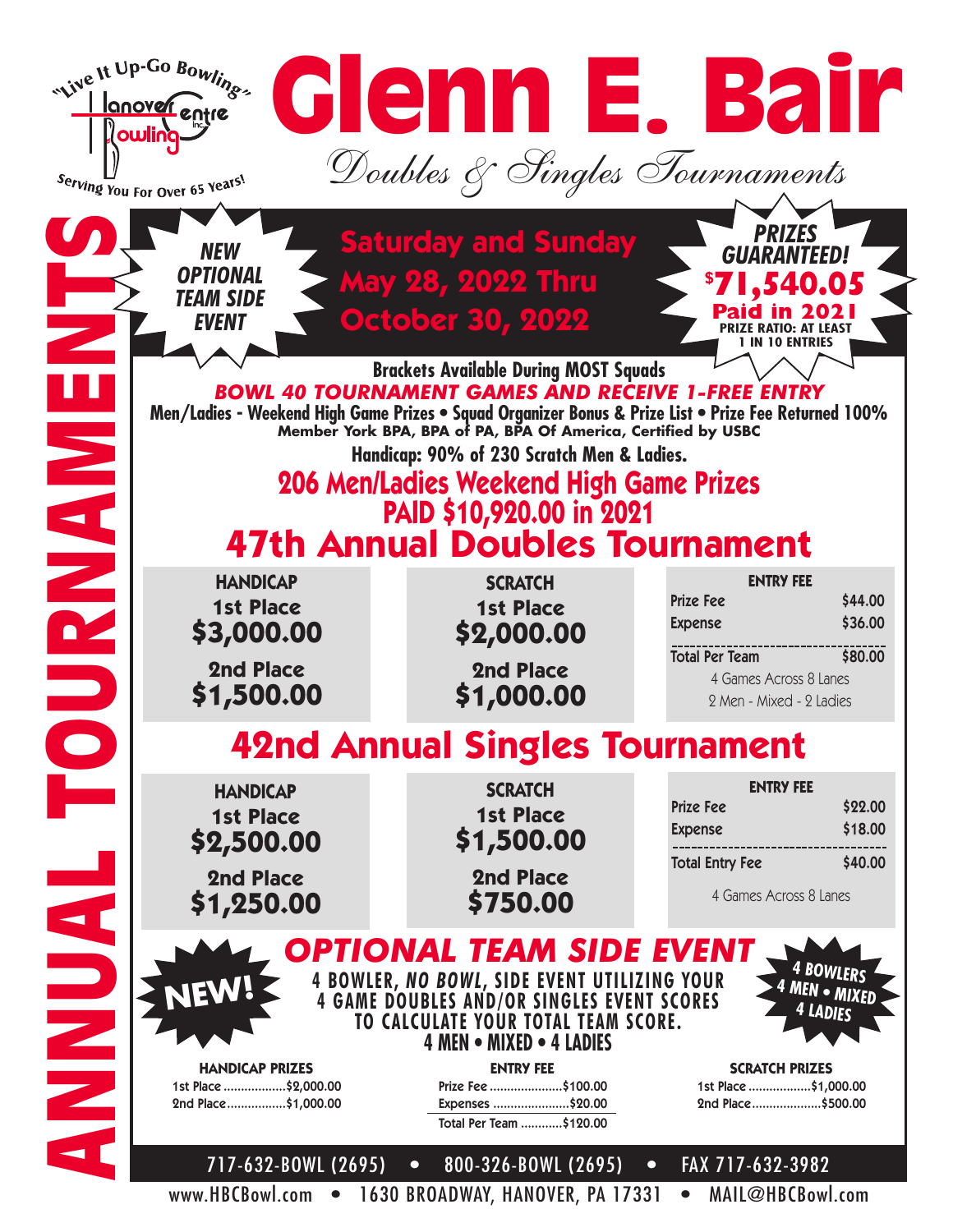| l                    |
|----------------------|
| ľ                    |
|                      |
| l<br>J               |
|                      |
| $\ddot{\bm{r}}$<br>þ |
| Ľ<br>J<br>l.         |
| ĺ<br>I               |

|                |     | ¥<br>X⊞                       |                                                 |
|----------------|-----|-------------------------------|-------------------------------------------------|
|                |     | <b>BOWLER</b><br>BOWLER       |                                                 |
| $\frac{2}{55}$ | ≌ : | BOWLER'S NAME:<br>FIRST       | <b>SINOTE ENTRY</b>                             |
|                |     | ≧                             |                                                 |
|                |     | LSVI                          |                                                 |
|                |     |                               |                                                 |
|                |     | ADDRESS:<br>STREET NO.        |                                                 |
|                |     | 目                             |                                                 |
|                |     | <b>STATE</b>                  | <b>DATE &amp; TIM</b><br>1 <sub>3t</sub> CHOICL |
|                |     | $\overline{\phantom{0}}$<br>o |                                                 |
|                |     | E-MAIL/PHONE:                 |                                                 |
|                |     |                               | <b>Pard CHOICE</b><br>DATE & TIME               |
|                |     |                               |                                                 |
|                |     |                               |                                                 |
|                |     |                               |                                                 |
|                |     |                               |                                                 |
|                |     |                               |                                                 |
|                |     | 2020-21   2021-22             | <b>GAME AVERAGE</b><br>HIGHEST 21               |
|                |     |                               |                                                 |

|         |                         |                              |      |                        |   | 11st CHOICL  |   |                                       |         | HIGHEST 21          |
|---------|-------------------------|------------------------------|------|------------------------|---|--------------|---|---------------------------------------|---------|---------------------|
|         |                         | DOUBLES ENTRY                |      |                        |   | DATE & TIMI  |   | <b>PATE &amp; TIME</b><br>DATE & TIME |         | <b>GAME AVERAGE</b> |
|         |                         |                              |      |                        |   |              |   | E-MAIL/PHONE:                         |         |                     |
| ¥¥<br>Σ | <b>BOWLER</b><br>BOWLER | BOWLER'S NAME:<br>FIRST<br>≊ | LSNI | ADDRESS:<br>STREET NO. | Ξ | <b>STATE</b> | 岂 |                                       | 2020-21 | $2021 - 22$         |
|         |                         |                              |      |                        |   |              |   |                                       |         |                     |
|         |                         | " ຂ                          |      |                        |   |              |   |                                       |         |                     |
|         |                         | $\frac{2}{5}$                |      |                        |   |              |   |                                       |         |                     |
|         |                         |                              |      |                        |   |              |   |                                       |         |                     |

|               |           | r, |        | ¥¥<br>X<br>$\begin{array}{c}\n# \, 01 \\ \hline\n\end{array}$ BOWLER |                                   |
|---------------|-----------|----|--------|----------------------------------------------------------------------|-----------------------------------|
| $\div$<br>ISS | ೆ.<br>SSI | ΝS | ¦<br>≧ | BOWLER'S NAME:<br><b>FIRST</b><br>≧<br><b>LKST</b>                   | OPTIONAL TEAM SIDE ENTRY INAME    |
|               |           |    |        | ADDRESS:<br>STREET NO.<br>$\exists$                                  |                                   |
|               |           |    |        | <b>STATE</b><br>Ξ                                                    | DATE & TIME<br><b>1st CHOICE</b>  |
|               |           |    |        | E-MAIL/PHONE:                                                        |                                   |
|               |           |    |        |                                                                      | 2nd CHOICE<br>DATE & TIME         |
|               |           |    |        | 2020-21   2021-22                                                    | <b>GAME AVERAGE</b><br>HIGHEST 21 |

| Oertity that the Averages on mortly Form are Correct.<br>MO PERSONAL OR BUSINESS COFFORS ACCEPTED | <b>MAKE CASHIER CHECKS OR MONEY ORDER PAYABLE</b> | & MAIL TO: HANOVER BOWLING CENTRE, INC.                                    |                                                                                        |
|---------------------------------------------------------------------------------------------------|---------------------------------------------------|----------------------------------------------------------------------------|----------------------------------------------------------------------------------------|
| Signed                                                                                            | <b>Captair</b>                                    |                                                                            |                                                                                        |
| Street Address                                                                                    | MasterCard<br><b>KSN</b>                          | 1630 Broadway<br>Hanover, PA 1733<br>1.717-632.90W. (?695) • 1-80-326-80W. | <br>  Couling<br>  Couling<br>  ) Tournament Committee                                 |
| City<br>State zip                                                                                 | <b>DISCOVER</b><br><b>AMERICAL</b>                |                                                                            | Michael Bair<br><b>Kristen Gessn</b>                                                   |
| E-Mail                                                                                            |                                                   | FAX 717-632-3982                                                           | Shirley Myers<br>Wendell Yingling, Jr.<br>Denny Negley<br>Kathy Stimer<br>Sherry Wagma |
|                                                                                                   | or ATM Available                                  | mail@HBCboxj.con                                                           |                                                                                        |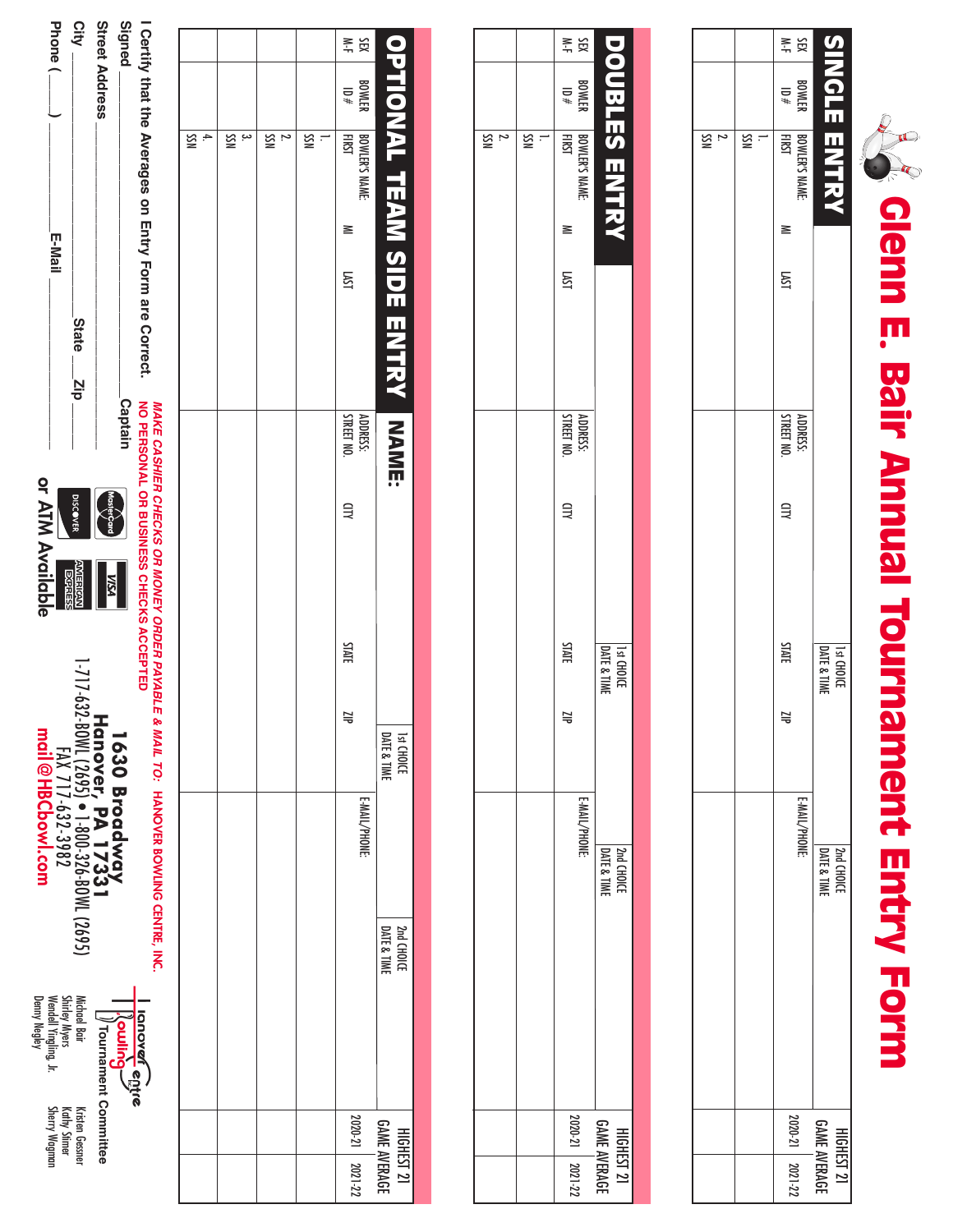## **TOURNAMENT RULES 2022**

1. Use highest USBC CERTIFIED average of 21 games or more from 2020-2021 or 2021-2022 season. All others bowl scratch. IT WILL BE EACH BOWLERS RESPONSIBIITY TO DETERMINE THAT THE SUBMITTED AVERAGE IS CORRECT.

a. Rule 319a-3 will apply.

 b. Summer league, youth league, sport league or modified house pattern league averages will not be accepted for handicap purposes. 2. Bowlers must present a 2021-2022 membership card. Bowlers not in possession of a card must purchase association membership card by

paying \$20.00 Men \$20.00 Ladies.

3. Rule 319-d will apply to all entrants. Any bowler who fails to report a prize of \$600.00 or more in the previous 12 months shall forfeit tournament entry and prize winnings.

4. Rule 319-e average adjustment for rerating will apply to all participants. Anyone previously rerated or any adjusted average and a refused adjusted average must report it to Tournament Committee prior to bowling.

5. Bowling Balls must meet USBC specifications for weight, balance, weight holes/thumb holes marked with x and hardness. The tournament committee shall have the right to have any ball checked during the tournament. Bowlers found using balls not meeting USBC specifications will be disqualified and forfeit their entry fee and any prize money.

- 6. Any employee of Hanover Bowling Centre, Inc or Tournament Committee member will not be permitted to bowl in the tournament. a. Any person employed by Hanover Bowling Centre, Inc on May 1, 2022 and terminated prior to November 1, 2022 will not be permitted to bowl in the tournament
- 7. PBA/PWBA members who have won a national tournament in the last ten (10) years is not eligible. PBA members who are currently in the

top fifty (50) in earnings are not eligible. Standard PBA members are eligible provided they do not fall under one of the above classifications.

8. Entry fee must accompany entry and be submitted before bowling.

9. Handicap: 90% of 230 scratch for men and ladies, minimum average 145.

10. Re-entries are permitted in singles. Bowlers qualifying for both the handicap and scratch prize list of equal value will be awarded the scratch prize. Individual is eligible for highest prize only.

11. Re-entries are permitted in doubles. A doubles entry may consist of any combination of men, ladies or mixed. Any doubles entry qualifying for both the handicap and scratch prize list of equal value will be awarded the scratch prize. A bowler may only cash once with the same partner. **12. An OPTIONAL 4 bowler, no bowl, team side event may consist of any combination of male or female bowlers, utilizing their 4 game doubles and/or singles event scores to calculate total team score.**

 **a. Bowlers must bowl during the same squad on the same date and must enter prior to bowling.**

 **b. No more than 2 bowlers on the same team can cash more than once for the handicap or scratch prize list.** 

 **c. Any team entry qualifying for both the handicap and scratch prize list of equal value will be awarded the scratch prize.**

13. The order in which the bowlers are listed on the entry form will be the official bowling order. No rearranging of bowling order will be allowed at the time of bowling.

14. No more than 6 bowlers per pair of lanes in singles and doubles; minimum of 2 bowlers per pair in singles.

15. Squad Organizers: Enter 15 bowlers in singles, pay \$600.00 less squad organizer bonus of \$40.00 payable **1 week in advance.** Enter 10 entries (20 bowlers) in doubles, pay \$800.00 less squad organizer bonus of \$40.00 payable **1 week in advance. Organizers must have entries and fees submitted (with entries completely filled out) 1 week in advance of reserved squad times. PLEASE SUBMIT PAYMENT BY CASHIER CHECK, MONEY ORDER OR MAJOR CREDIT CARD. PERSONAL AND BUSINESS CHECKS WILL NOT BE ACCEPTED.**

16. The tournament committee may use discretion in replacing advanced reservations who have not checked in 1 hour prior to their scheduled time.

17. All prize winners must have averages verified. **BOWLERS CASHING FOR A COMBINED TOTAL OF \$600.00 AND OVER WILL BE REQUIRED TO PROVIDE SOCIAL SECURITY NUMBER BEFORE PRIZE CHECKS ARE ISSUED.**

18. Qubica/AMF Scoring will be used as official scores. Bowlers will certify these scores by signing the recap sheet.

19. The tournament committee will have the right to accept or reject all entries and decide all questions and disputes.

20. The tournament committee may use any of the 40 lanes, as well as alter the starting time of any squad except the last squads of the tournament. 21. In the event of tournament interruptions by fire, tornado, water damage or power failure beyond 1 hour delay, the entire entry fee will be refunded, entry numbers reassigned, scores bowled will be null and void. Emergency interruptions less than 1 hour, Tournament Committee will abide by Rule 321.

22. If by war, fire, water damage or labor strike, etc and Act of God, it becomes impossible to conduct or complete the Glenn E. Bair Tournaments as published with its guaranteed prizes, such prizes shown would be fairly adjusted percentage wise based on entries bowled with USBC approval and there shall be no further liability of the Hanover Bowling Centre, Inc to entrants.

23. BOWL A TOTAL OF 40 TOURNAMENT GAMES AND RECEIVE 1 FREE ENTRY.

24. Brackets available during MOST squads.

25. The Glenn E. Bair Annual Tournaments final results and prize list will only be available to view and print on www.hbcbowl.com

26. All USBC rules and regulations should apply.

## **NOTICE: Absolutely "No" outside alcoholic/non-alcoholic beverages or food carried in/on premises**

## *Directions from Harrisburg:*

Pa Turnpike Exit 17 to Route 15 South. Left on Route 15 to Route 74 South to Dillsburg. Follow 74 South to 194 South thru East Berlin and Abbottstown. Hanover Bowling Centre is approximately 5 miles south of Abbottstown on Route 194.

## *Directions from Maryland:*

MD Route 30 to PA 94 North. Follow 94 North to downtown Hanover. Turn right at square to Route 194 North. Hanover Bowling Centre is approximately 3 miles on the left side of Broadway (Route 194).



Bair's Den/HBC is a smoke free facility includes all smoking devices Located in Bowling Centre